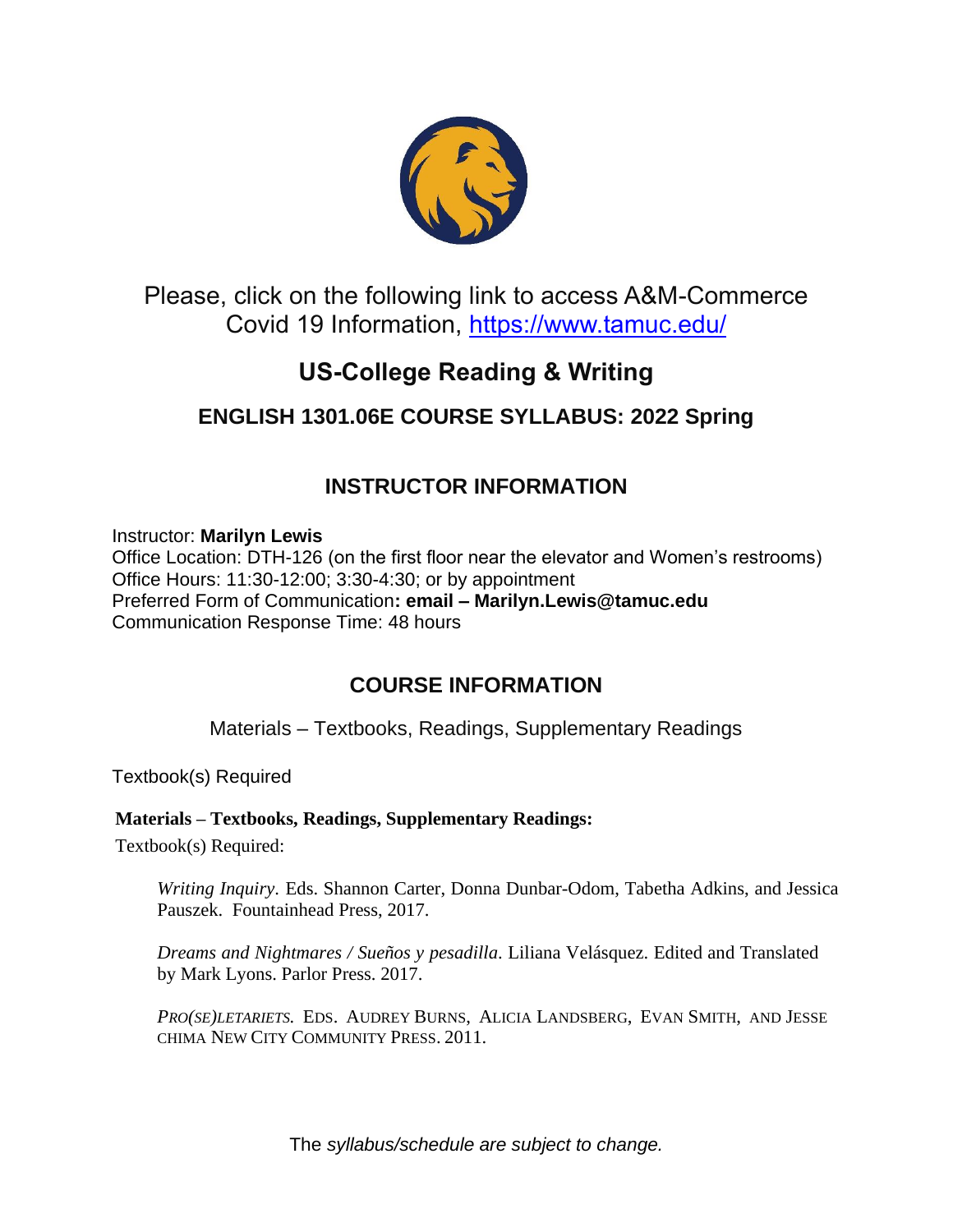### **Course Description**

ENGLISH 1301 - (FORMERLY ENG 101) - INTRODUCES STUDENTS TO WRITING AS AN EXTENDED, COMPLEX, RECURSIVE PROCESS AND PREPARES STUDENTS FOR ENGLISH 1302, WHICH MORE RIGOROUSLY EXAMINES THE FORMS AND STRUCTURES OF ARGUMENT AND MEANS TO APPROACHING MULTIPLE AUDIENCES. IN 1301 STUDENTS WILL WRITE WEEKLY, AND WILL WORK ON ESSAY ORGANIZATION AND DEVELOPMENT. THE COURSE WILL EMPHASIZE CLOSE READING, SUMMARIZING, AND ANALYSIS OF EXPOSITORY TEXTS, INCLUDING STUDENT WRITING.

## **Student Learning Outcomes**

.

- **1.** STUDENTS WILL BE ABLE TO ANALYZE, EVALUATE, OR SOLVE PROBLEMS WHEN GIVEN A SET OF CIRCUMSTANCES, DATA, TEXTS, OR ART.
- 2. IN WRITTEN, ORAL, AND/OR VISUAL COMMUNICATION, A&M-COMMERCE STUDENTS WILL COMMUNICATE IN A MANNER APPROPRIATE TO AUDIENCE AND OCCASION, WITH AN EVIDENT MESSAGE AND ORGANIZATIONAL STRUCTURE.
- 3. STUDENTS WILL BE ABLE TO WORK TOGETHER TOWARD A SHARED PURPOSE RELEVANT TO THE COURSE OR DISCIPLINE WITH A SENSE OF SHARED RESPONSIBILITY FOR MEETING THAT PURPOSE.
- 4. STUDENTS WILL UNDERSTAND AND PRACTICE ACADEMIC HONESTY.

## **COURSE REQUIREMENTS**

### **Minimal Technical Skills Needed**

## **Instructional Methods**

## **Student Responsibilities or Tips for Success in the Course**

## **GRADING**

Final grades in this course will be based on the following scale: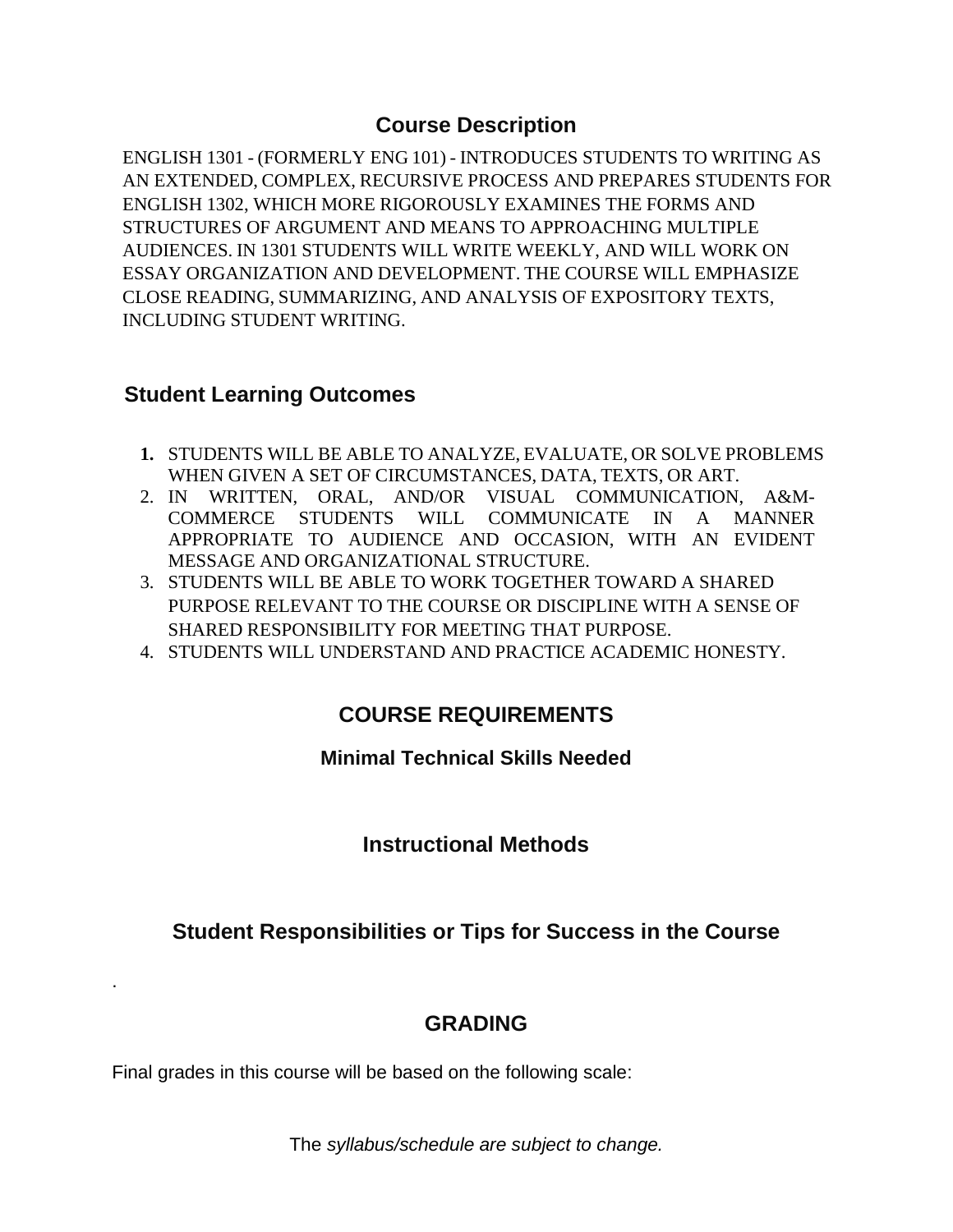$A = 90\% - 100\%$  $B = 80\% - 89\%$  $C = 70\% - 79\%$  $D = 60\% - 69\%$  $F = 59\%$  or Below

Total points corresponding to the final letter grades

 $A = 451 - 500$  Points  $B = 401 - 450$  Points  $C = 351 - 400$  Points  $D = 301 - 350$  Points  $F = 300$  & > Points

#### **Assessment**

Weights of the assessments in the calculation of the final letter grade.

Example:

| Writing Assignment #1: Narrating Literacy           | 15% |
|-----------------------------------------------------|-----|
| Writing Assignment #2: Expanding Literacy           | 15% |
| Group Presentation and Reflection                   | 15% |
| Writing Assignment #3: Tensions in Literacy         | 15% |
| Writing Assignment #4: FINAL PROJECT and Reflection | 20% |
| Quizzes/Participation                               | 10% |
| In-class writing/Reading Responses/Homework         | 10% |

## **TECHNOLOGY REQUIREMENTS**

### **LMS**

All course sections offered by Texas A&M University-Commerce have a corresponding course shell in the myLeo Online Learning Management System (LMS). Below are technical requirements

LMS Requirements: <https://community.brightspace.com/s/article/Brightspace-Platform-Requirements>

LMS Browser Support:

[https://documentation.brightspace.com/EN/brightspace/requirements/all/browser\\_suppo](https://documentation.brightspace.com/EN/brightspace/requirements/all/browser_support.htm) [rt.htm](https://documentation.brightspace.com/EN/brightspace/requirements/all/browser_support.htm)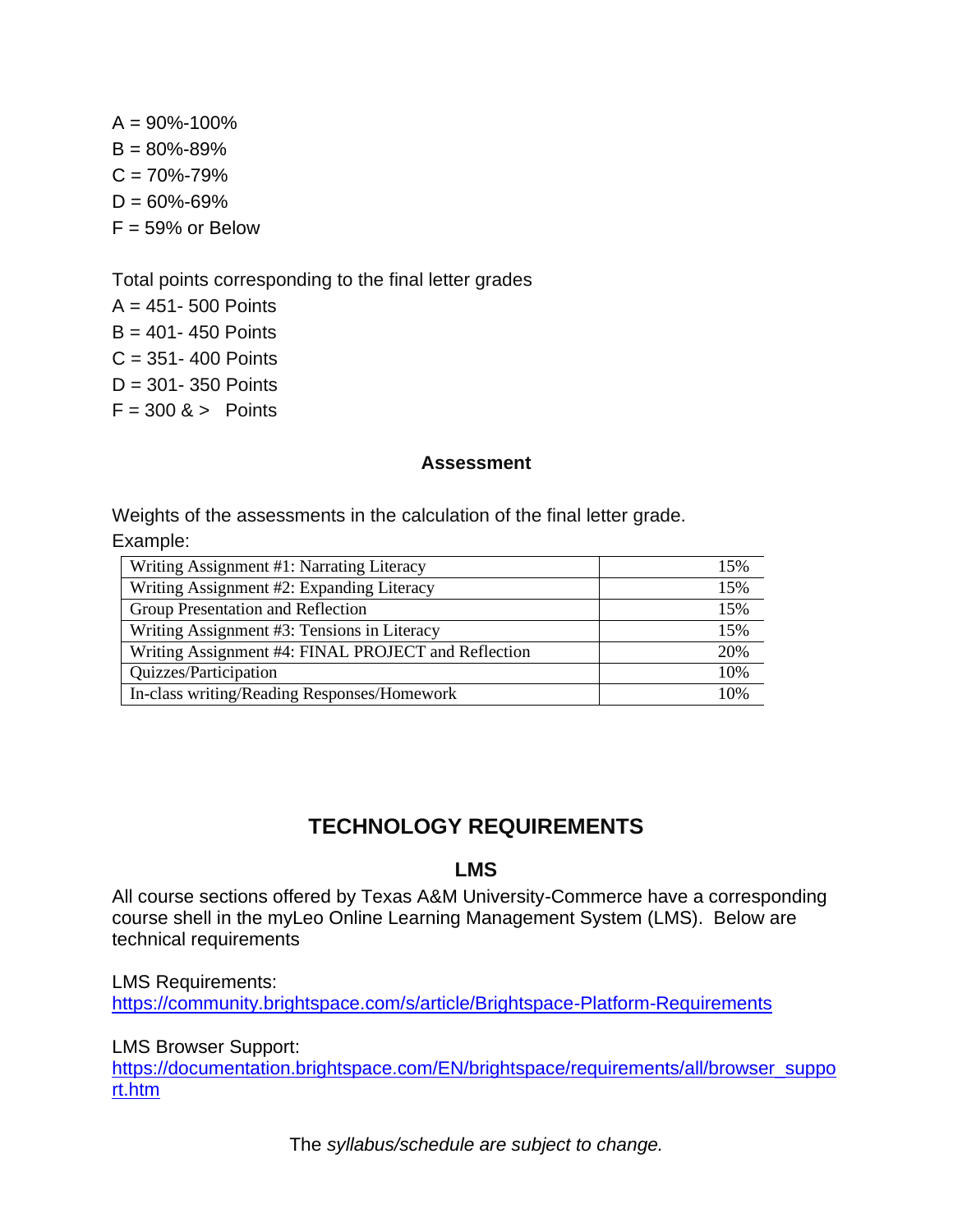YouSeeU Virtual Classroom Requirements: [https://support.youseeu.com/hc/en-us/articles/115007031107-Basic-System-](https://support.youseeu.com/hc/en-us/articles/115007031107-Basic-System-Requirements)**[Requirements](https://support.youseeu.com/hc/en-us/articles/115007031107-Basic-System-Requirements)** 

## **ACCESS AND NAVIGATION**

You will need your campus-wide ID (CWID) and password to log into the course. If you do not know your CWID or have forgotten your password, contact the Center for IT Excellence (CITE) at 903.468.6000 or [helpdesk@tamuc.edu](mailto:helpdesk@tamuc.edu)**.**

**Note:** Personal computer and internet connection problems do not excuse the requirement to complete all course work in a timely and satisfactory manner. Each student needs to have a backup method to deal with these inevitable problems. These methods might include the availability of a backup PC at home or work, the temporary use of a computer at a friend's home, the local library, office service companies, Starbucks, a TAMUC campus open computer lab, etc.

## **COMMUNICATION AND SUPPORT**

If you have any questions or are having difficulties with the course material, please contact your Instructor.

### **Technical Support**

If you are having technical difficulty with any part of Brightspace, please contact Brightspace Technical Support at 1-877-325-7778. Other support options can be found here:

<https://community.brightspace.com/support/s/contactsupport>

### **Interaction with Instructor Statement**

Please use university email to contact instructor **Marilyn. Lewis@tamuc.edu**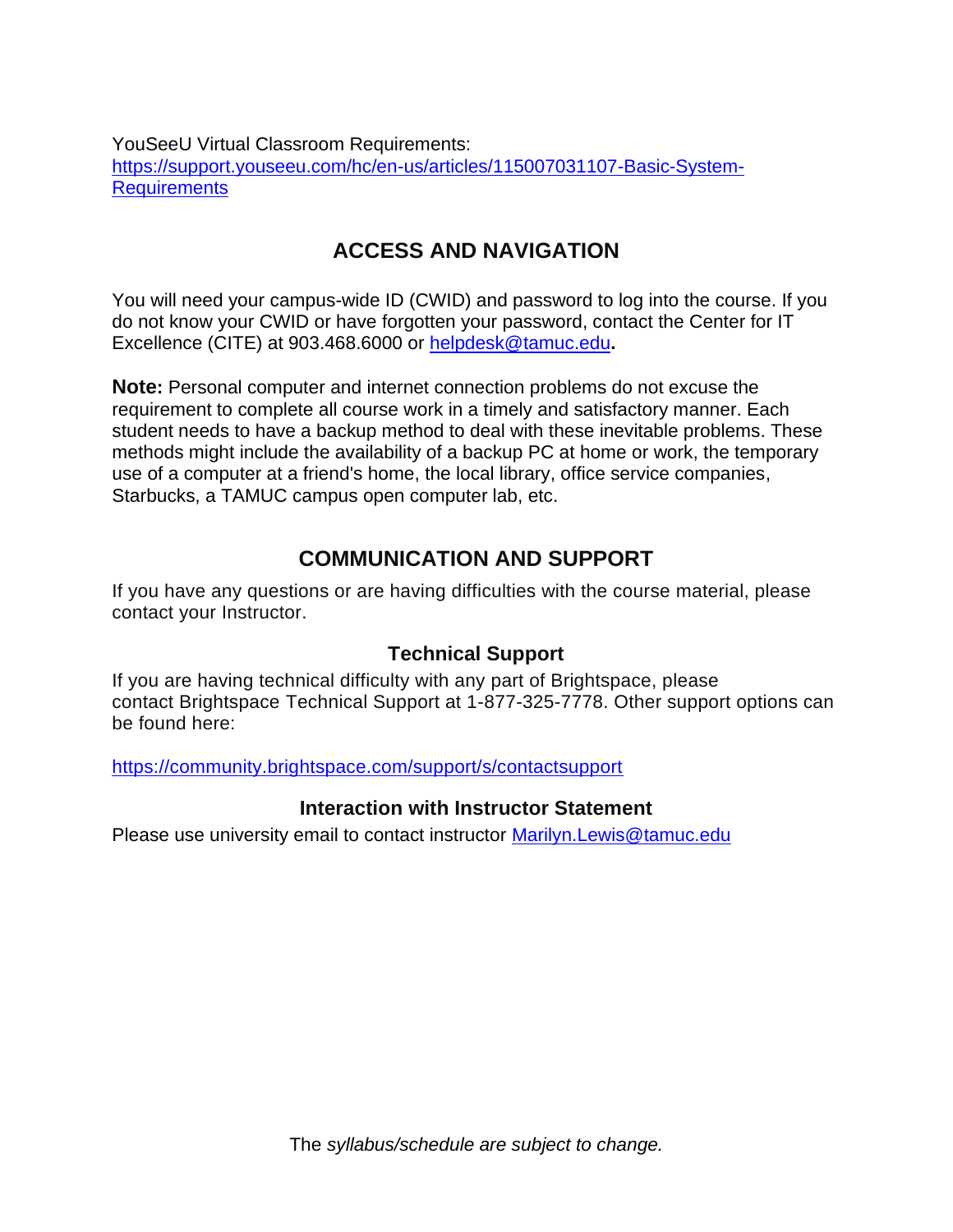## **COURSE AND UNIVERSITY PROCEDURES/POLICIES**

### **Course Specific Procedures/Policies**

### **Syllabus Change Policy**

The syllabus is a guide. Circumstances and events, such as student progress, may make it necessary for the instructor to modify the syllabus during the semester. Any changes made to the syllabus will be announced in advance.

## **University Specific Procedures**

### **Student Conduct**

All students enrolled at the University shall follow the tenets of common decency and acceptable behavior conducive to a positive learning environment. The Code of Student Conduct is described in detail in the [Student Guidebook.](http://www.tamuc.edu/Admissions/oneStopShop/undergraduateAdmissions/studentGuidebook.aspx) [http://www.tamuc.edu/Admissions/oneStopShop/undergraduateAdmissions/studentGuidebook.as](http://www.tamuc.edu/Admissions/oneStopShop/undergraduateAdmissions/studentGuidebook.aspx) [px](http://www.tamuc.edu/Admissions/oneStopShop/undergraduateAdmissions/studentGuidebook.aspx)

Students should also consult the Rules of Netiquette for more information regarding how to interact with students in an online forum: <https://www.britannica.com/topic/netiquette>

### **TAMUC Attendance**

For more information about the attendance policy please visit the [Attendance](http://www.tamuc.edu/admissions/registrar/generalInformation/attendance.aspx) webpage and [Procedure 13.99.99.R0.01.](http://www.tamuc.edu/aboutUs/policiesProceduresStandardsStatements/rulesProcedures/13students/academic/13.99.99.R0.01.pdf) <http://www.tamuc.edu/admissions/registrar/generalInformation/attendance.aspx>

[http://www.tamuc.edu/aboutUs/policiesProceduresStandardsStatements/rulesProcedur](http://www.tamuc.edu/aboutUs/policiesProceduresStandardsStatements/rulesProcedures/13students/academic/13.99.99.R0.01.pdf) [es/13students/academic/13.99.99.R0.01.pdf](http://www.tamuc.edu/aboutUs/policiesProceduresStandardsStatements/rulesProcedures/13students/academic/13.99.99.R0.01.pdf)

### **Academic Integrity**

Students at Texas A&M University-Commerce are expected to maintain high standards of integrity and honesty in all of their scholastic work. For more details and the definition of academic dishonesty see the following procedures:

[Undergraduate Academic Dishonesty 13.99.99.R0.03](http://www.tamuc.edu/aboutUs/policiesProceduresStandardsStatements/rulesProcedures/13students/undergraduates/13.99.99.R0.03UndergraduateAcademicDishonesty.pdf) [Undergraduate Student Academic Dishonesty Form](http://www.tamuc.edu/aboutUs/policiesProceduresStandardsStatements/rulesProcedures/documents/13.99.99.R0.03UndergraduateStudentAcademicDishonestyForm.pdf)

[http://www.tamuc.edu/aboutUs/policiesProceduresStandardsStatements/rulesProcedur](http://www.tamuc.edu/aboutUs/policiesProceduresStandardsStatements/rulesProcedures/documents/13.99.99.R0.03UndergraduateStudentAcademicDishonestyForm.pdf) [es/documents/13.99.99.R0.03UndergraduateStudentAcademicDishonestyForm.pdf](http://www.tamuc.edu/aboutUs/policiesProceduresStandardsStatements/rulesProcedures/documents/13.99.99.R0.03UndergraduateStudentAcademicDishonestyForm.pdf)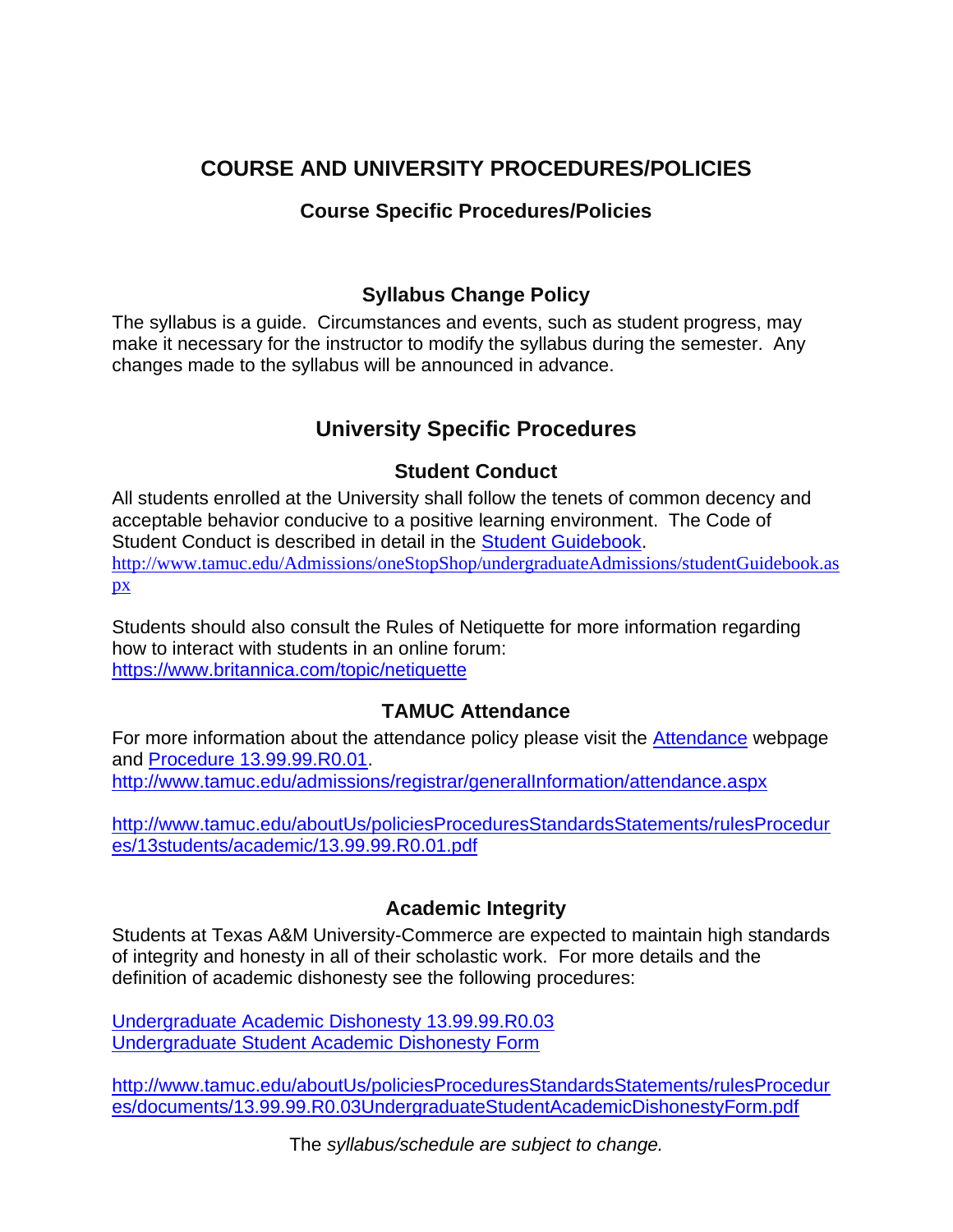[Graduate Student Academic Dishonesty Form](http://www.tamuc.edu/academics/graduateschool/faculty/GraduateStudentAcademicDishonestyFormold.pdf)

[http://www.tamuc.edu/academics/graduateschool/faculty/GraduateStudentAcademicDis](http://www.tamuc.edu/academics/graduateschool/faculty/GraduateStudentAcademicDishonestyFormold.pdf) [honestyFormold.pdf](http://www.tamuc.edu/academics/graduateschool/faculty/GraduateStudentAcademicDishonestyFormold.pdf)

[http://www.tamuc.edu/aboutUs/policiesProceduresStandardsStatements/rulesProcedur](http://www.tamuc.edu/aboutUs/policiesProceduresStandardsStatements/rulesProcedures/13students/undergraduates/13.99.99.R0.03UndergraduateAcademicDishonesty.pdf) [es/13students/undergraduates/13.99.99.R0.03UndergraduateAcademicDishonesty.pdf](http://www.tamuc.edu/aboutUs/policiesProceduresStandardsStatements/rulesProcedures/13students/undergraduates/13.99.99.R0.03UndergraduateAcademicDishonesty.pdf)

## **Students with Disabilities-- ADA Statement**

The Americans with Disabilities Act (ADA) is a federal anti-discrimination statute that provides comprehensive civil rights protection for persons with disabilities. Among other things, this legislation requires that all students with disabilities be guaranteed a learning environment that provides for reasonable accommodation of their disabilities. If you have a disability requiring an accommodation, please contact:

### **Office of Student Disability Resources and Services**

Texas A&M University-Commerce Velma K. Waters Library Rm 162 Phone (903) 886-5150 or (903) 886-5835 Fax (903) 468-8148 Email: [studentdisabilityservices@tamuc.edu](mailto:studentdisabilityservices@tamuc.edu) Website: [Office of Student Disability Resources and Services](http://www.tamuc.edu/campusLife/campusServices/studentDisabilityResourcesAndServices/) [http://www.tamuc.edu/campusLife/campusServices/studentDisabilityResourcesAndServ](http://www.tamuc.edu/campusLife/campusServices/studentDisabilityResourcesAndServices/) [ices/](http://www.tamuc.edu/campusLife/campusServices/studentDisabilityResourcesAndServices/)

## **Nondiscrimination Notice**

Texas A&M University-Commerce will comply in the classroom, and in online courses, with all federal and state laws prohibiting discrimination and related retaliation on the basis of race, color, religion, sex, national origin, disability, age, genetic information or veteran status. Further, an environment free from discrimination on the basis of sexual orientation, gender identity, or gender expression will be maintained.

## **Campus Concealed Carry Statement**

Texas Senate Bill - 11 (Government Code 411.2031, et al.) authorizes the carrying of a concealed handgun in Texas A&M University-Commerce buildings only by persons who have been issued and are in possession of a Texas License to Carry a Handgun. Qualified law enforcement officers or those who are otherwise authorized to carry a concealed handgun in the State of Texas are also permitted to do so. Pursuant to Penal Code (PC) 46.035 and A&M-Commerce Rule 34.06.02.R1, license holders may not carry a concealed handgun in restricted locations.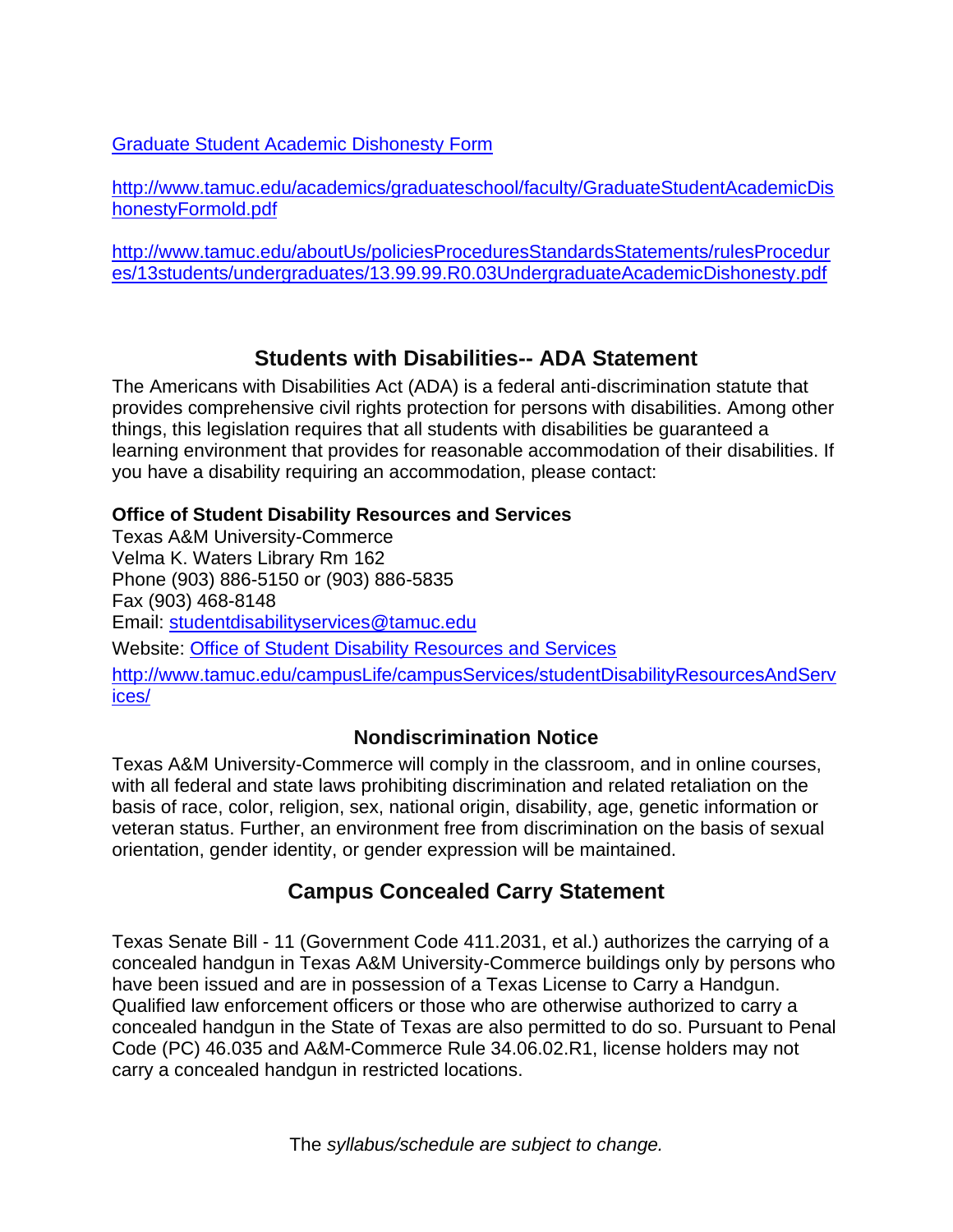For a list of locations, please refer to the [Carrying Concealed Handguns On Campus](http://www.tamuc.edu/aboutUs/policiesProceduresStandardsStatements/rulesProcedures/34SafetyOfEmployeesAndStudents/34.06.02.R1.pdf) document and/or consult your event organizer.

Web url:

[http://www.tamuc.edu/aboutUs/policiesProceduresStandardsStatements/rulesProcedur](http://www.tamuc.edu/aboutUs/policiesProceduresStandardsStatements/rulesProcedures/34SafetyOfEmployeesAndStudents/34.06.02.R1.pdf) [es/34SafetyOfEmployeesAndStudents/34.06.02.R1.pdf](http://www.tamuc.edu/aboutUs/policiesProceduresStandardsStatements/rulesProcedures/34SafetyOfEmployeesAndStudents/34.06.02.R1.pdf)

Pursuant to PC 46.035, the open carrying of handguns is prohibited on all A&M-Commerce campuses. Report violations to the University Police Department at 903- 886-5868 or 9-1-1.

## **A&M-Commerce Supports Students' Mental Health**

The Counseling Center at A&M-Commerce, located in the Halladay Building, Room 203, offers counseling services, educational programming, and connection to community resources for students. Students have 24/7 access to the Counseling Center's crisis assessment services by calling 903-886-5145. For more information regarding Counseling Center events and confidential services, please visit **[www.tamuc.edu/counsel](http://www.tamuc.edu/counsel)**

## **Department or Accrediting Agency Required Content**

# **COURSE OUTLINE / CALENDAR**

# **TENTATIVE COURSE OUTLINE / CALENDAR**

#### **Weekly Schedule:**

The instructor reserves the right to adjust this schedule throughout the semester to accommodate for class needs, unexpected weather, etc.

#### **Week 1:**

Introduction to *Writing Inquiry*

Part I: Getting Started ("Some things we know about teaching" Activity in class) Brandt; Gee

### **Week 2:**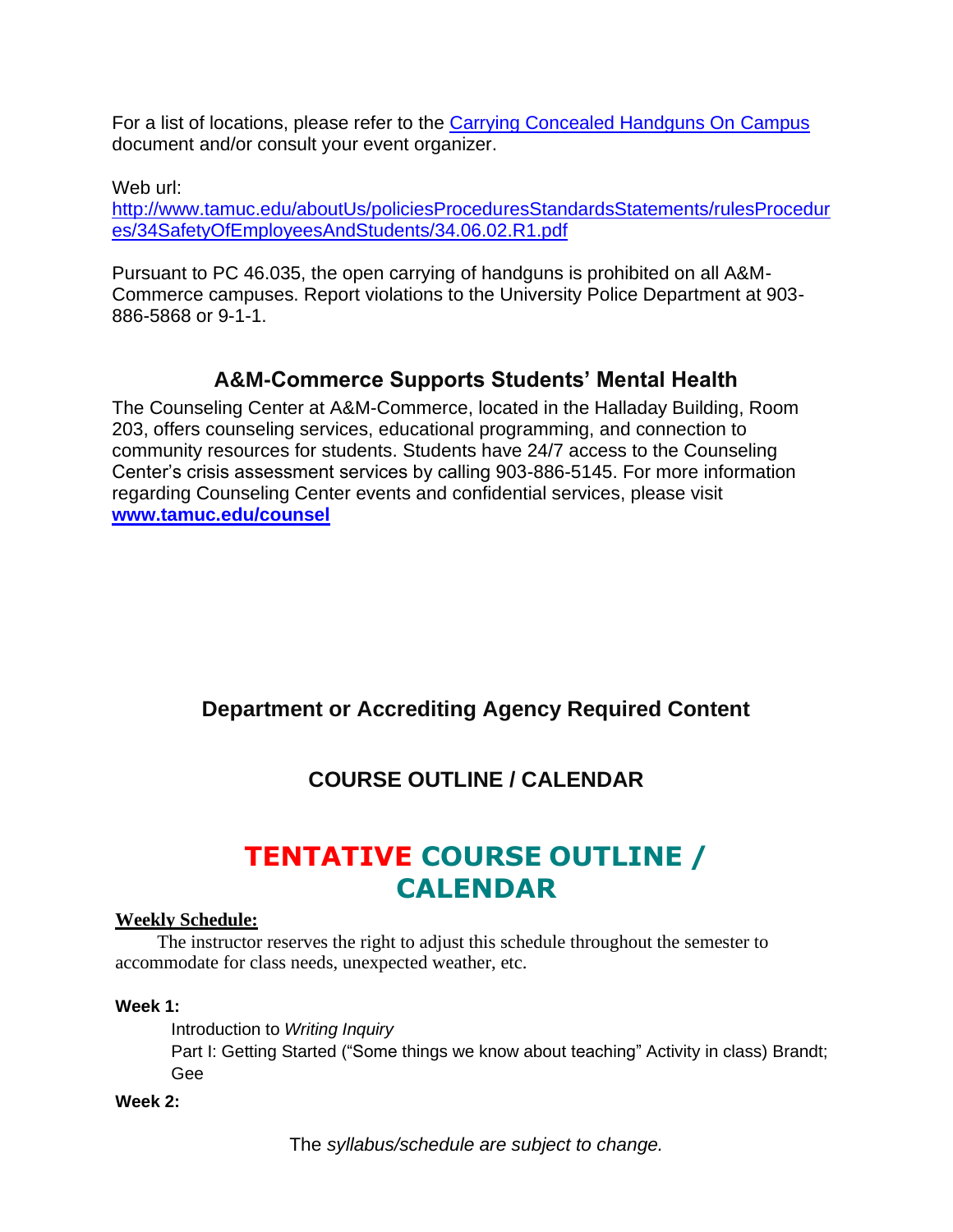WA 1 introduction. **WA 1 peer review**

#### **Week 3:**

Opperman; Malcolm X; Alexie **In-Class Writing Exercise**

#### **Week 4:**

**WA 1 Revision due**; Ch 2 Introduction of Writing Inquiry; Pritchard; Green, Carter, Young **WA 2 introduction**

#### **Week 5:**

**Student Conferences**

#### **Week 6:**

hooks; Selections from *Pro(se)letariats* **In-Class Writing Exercise WA 2 PEER REVIEW**

#### **Week 7:**

Catch up/check in; Introduce Midterm Project Work on Midterm Project in class **WA 2 Revision due**; Work on Midterm Project in class

#### **Week 8: Midterm Projects**

Work in Groups on Midterm

#### **Week 9:**

**Group Presentations** Introduce Chapter 3; Moss, Marko **Group Presentations (if needed)**

\*\*\* Midterm Grades due around this time, keep an eye out for specific dates\*\*\*

**Week 10:**

**WA 3 Peer Review**

#### **Week 11:**

**Student Conferences**

**Week 12:**

Introduce Final Project and Chapter 4

#### **Dreams and Nightmares**

#### **Week 13:**

**WA 3 Revision due Dreams and Nightmares**

#### **Week 14:**

Finish Dreams and Nightmares, start final Project

#### **Week 15: Wrapping Up**